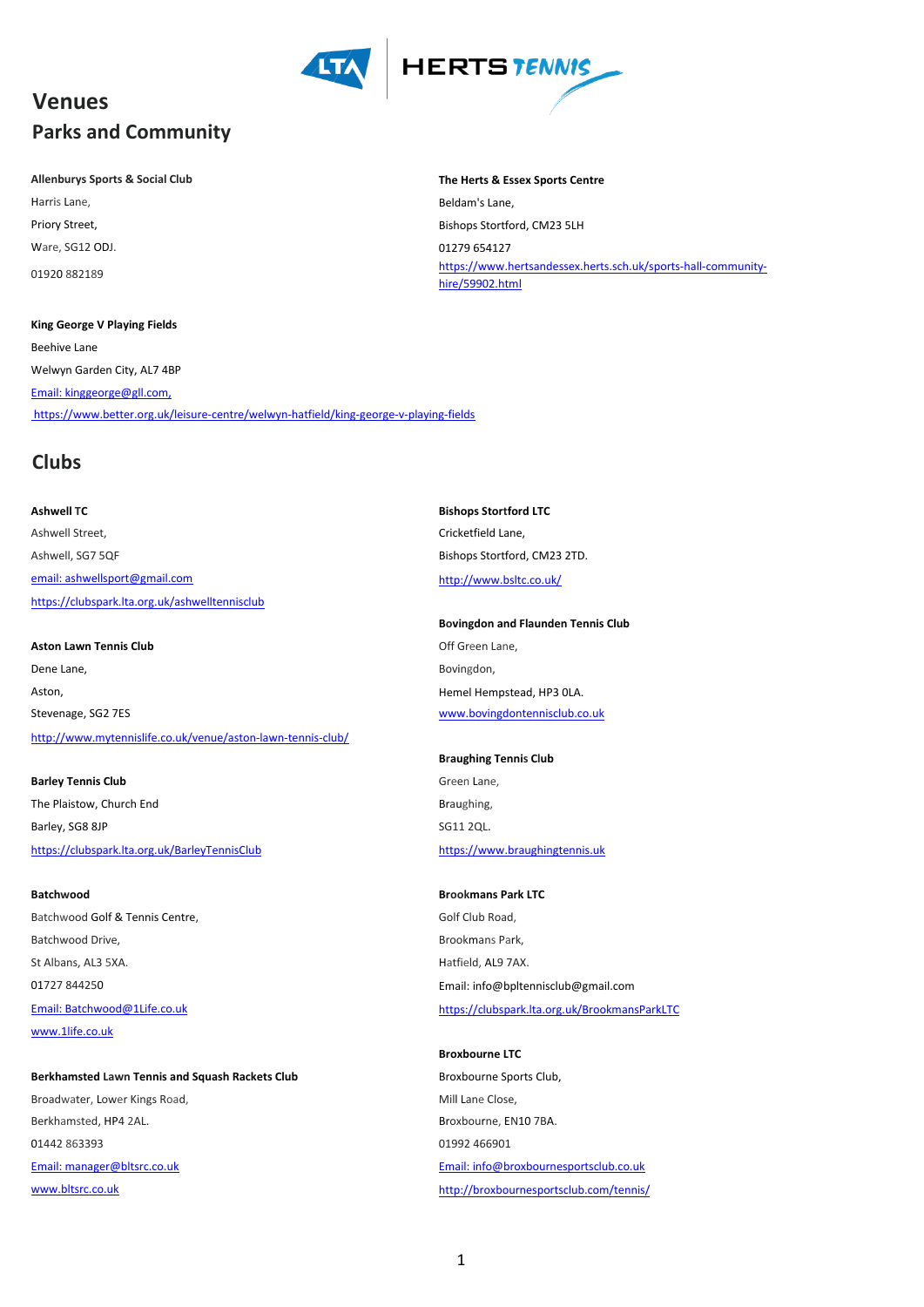Watford, WD17 3DW. Notice that the control of the control of the Hatfield, AL10 9AX. Email: info@cassioburytennis.com 01707 255140 <http://cassioburytennis.com/> Email: hatfield@davidlloyd.co.uk

## **Chipperfield Tennis Club**

Chipperfield, **Dognell Green**, **Dognell Green**, [www.chipptennisclub.co.uk](http://www.chipptennisclub.co.uk/) [www.dellcott.com](http://www.dellcott.com/)

The Walled Garden, The Walled Garden, and Digital Park Road, Digswell Park Road, Lady Ela Drive, and the control of the control of the Welwyn, AL6 OST. Chorleywood. WD3 5SL. Email: digswelltennis@gmail.com [Email: info@chorleywoodtennis.com](mailto:info@chorleywoodtennis.com) [www.digswelltennis.org](http://www.digswelltennis.org/) <http://www.chorleywoodtennis.com/>

## **Codicote Tennis Club** Browning Road,

John Clement Sports & Playing Fields, Harpenden, AL5 4TP Bury Lane, 01582 462529 Codicote, SG4 8XY <https://www.elliswickltc.co.uk/> [Email: codicotetennisclub@outlook.com](mailto:codicotetennisclub@outlook.com) <https://clubspark.lta.org.uk/CodicoteTennisClub> **Elstree Lawn Tennis Club**

## **County Hall LTC** Elstree, WD6 3DL

Hertford, SG13 8EH

**Croxley Tennis Club** 55 High Road, The Green, **Essendon, Example 2** and **Essendon**, **Essendon**, **Essendon,** Croxley Green, WD3 3HT Hatfield AL9 6HS Email: enquiries@croxleytennis.com [www.croxleytennis.com](http://www.croxleytennis.com/) **Get Set 4 Tennis** 

## **Datchworth Tennis Club** Denham Way, Datchworth Green, and the cost of the Cross of Maple Cross, WD3 9SL Datchworth, Email: getset4tennis@gmail.com <http://www.datchworthtennis.com/>

## **David Lloyd Bushey Gosling Sports Park, Community Construction Community Construction Community Construction** Hartspring Lane, The Communication of the Communication of the Stanborough Road, Bushey, Welwyn Garden City, AL8 6XE. Watford WD23 2DL. 01707 331056 01923 213760 <https://www.better.org.uk/leisure-centre/welwyn/gosling-sports-park> [https://www.david](https://www.davidlloyd.co.uk/clubs/bushey/at-bushey/tennis-and-racquets)lloyd.co.uk/clubs/bushey/at-bushey/tennis-and-racquets

**Cassiobury LTC David Lloyd Hatfield** The Gardens, Cassiobury Estate, The Hangar, Hatfield Business Park, The Hangar, Hatfield Business Park, <https://www.davidlloyd.co.uk/clubs2/hatfield/club-facilities/tennis/>

## The Common, **Dellcott Family Tennis Club Dellcott Family Tennis Club** Kings Langley, WD4 9BS Welwyn Garden City, AL8 7BL

# **Chorleywood LTC Digswell Tennis Club**

# **Elliswick LTC**

Aldenham Road, Pegs Lane, <https://www.elstreetennis.com/>

## **Essendon Tennis Club**

Denham Way Tennis Courts, Knebworth, SG3 6TL. <https://clubspark.lta.org.uk/getset4tennis>

## **Gosling LTC**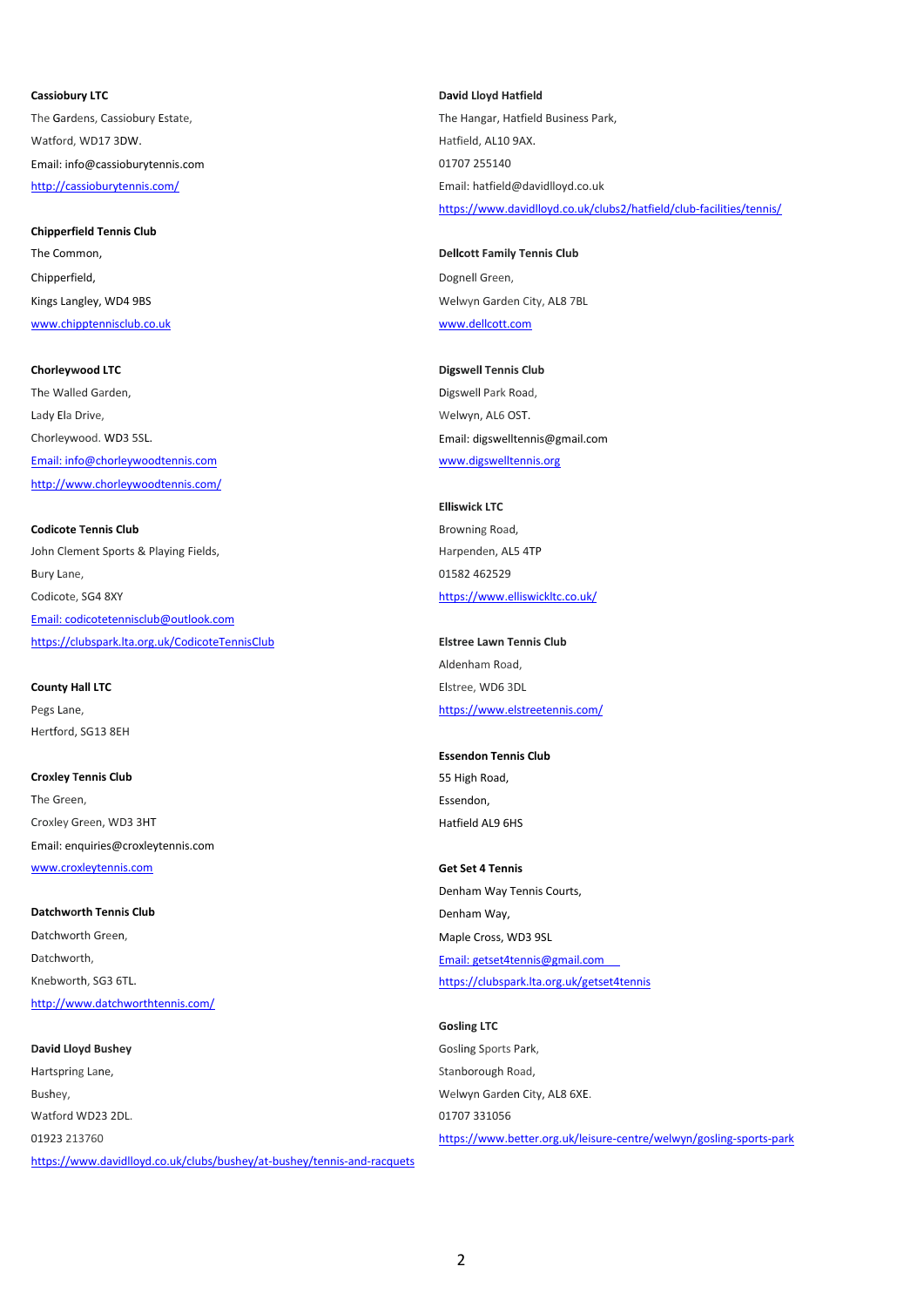The Pavillion, Greenwood Park The Recreation Ground, The Recreation Ground, Tippendell Lane, The Contract of the Contract of the Watton Road, Watton Road, Chiswell Green, Chiswell Green, Chiswell Green, Chiswell Green, Chiswell Green, Chiswell Green, Chiswell Green, Chiswell Green, Chiswell Green, Chiswell Green, Chiswell Green, Chiswell Green, Chiswell Green, Chiswell Green St. Albans, AL2 3HW Email: enquiries@knebworthtennisclub.co.uk Email: info@greenwoodtennis.com <https://clubspark.lta.org.uk/knebworthtennisclub> <https://clubspark.lta.org.uk/GreenwoodParkLTC>

**Grosvenor Lawn Tennis Club High Woodhall Lane,** Cassiobury Park, Theory of the Cassiobury Park, Theory of the Cassiobury Park, Hemel Hempstead, HP3 8RW Watford, WD18 7HY 01442 230234 [www.grosvenorlawntennis.co.uk](http://www.grosvenorlawntennis.co.uk/) Email: info@langleytennis.com

**Harpenden LTC** Amenbury Lane, **Legends Tennis Centre** Harpenden, AL5 2EF **Haileybury**, College Road, 01582 713202 Hertford Heath, [Email: admin@harpendenltc.co.uk](mailto:admin@harpendenltc.co.uk) hertford, SG13 7PU. [www.harpendenltc.co.uk](http://www.harpendenltc.co.uk/) 01992 476880

Hartham Common, 07754 321539 Muddy Lane,

**Hitchin LTC** <https://www.lstc.org.uk/> Bancroft Gardens, Bancroft, **Leverstock Green LTC** Hitchin, SG5 1LL Grasmere Close, [Email: contact@hitchintennisclub.co.uk](mailto:secretary@hitchintennisclub.co.uk) Leverstock Green, <https://clubspark.lta.org.uk/hitchinlawntennisclub> Hemel Hempstead, HP3 8QZ

**Hoddesdon Lawn Tennis Club** <http://leverstocktennis.clubbuzz.co.uk/> Beech Walk, Hoddesdon, EN11 8NS **Lister Tennis Club** [Email: hoddesdontennisclub@gmail.com](mailto:hoddesdontennisclub@gmail.com) North Road, <https://clubspark.lta.org.uk/HoddesdonLawnTennisClub> Stevenage, SG1 4BB.

Parkfield Recreation Ground, <https://www.listertennis.com/> Park Lane, Kimpton, **Little Gaddesden Tennis Club** Hitchin, SG4 8EF Church Road [Email: clubktc@gmail.com](mailto:clubktc@gmail.com) Little Gaddesden, <https://clubspark.lta.org.uk/KimptonTennisClub> Berkhamsted, HP4 1NZ.

**Greenwood Park LTC Knebworth Tennis Club**

**Langley Tennis Club** <https://www.langleytennis.com/>

Email: play@legendstennis.co.uk **Hertford Lawn Tennis Club** [www.legendstennis.co.uk](http://www.legendstennis.co.uk/)

Hertford, SG14 1QR **Letchworth Sports and Tennis Club** <http://www.hltc.org.uk/> Christian Muslim Christian Letchworth Garden City, SG6 3TB. 01462 675444

01442 393393

01438 525321 **Kimpton Tennis Club** [Email: listertennis@gmail.com](mailto:listertennis@gmail.com)

<http://www.littlegaddesden.org.uk/tennisclub/>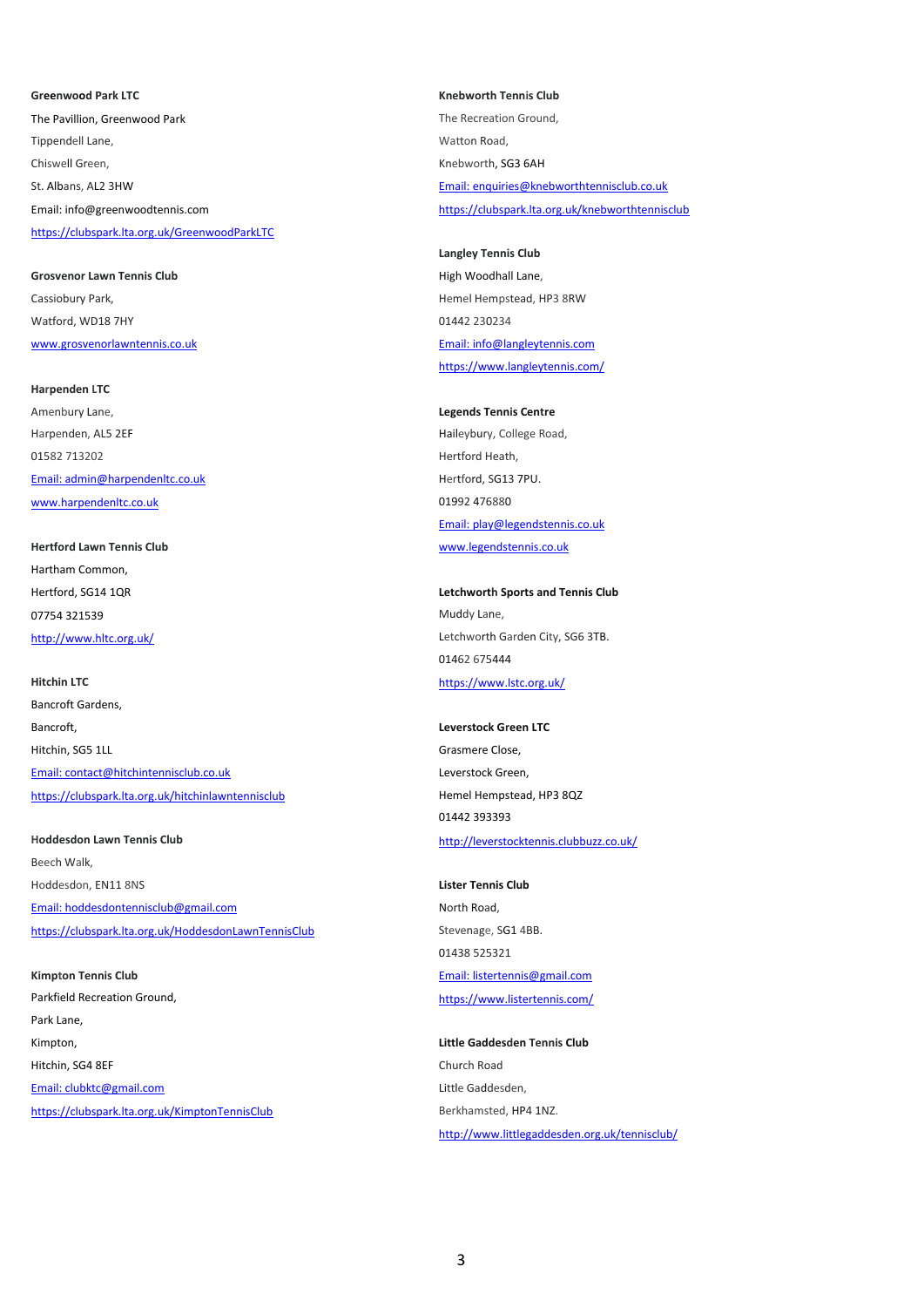**Long Marston Tennis Club OA Tennis Club** Cheddington Lane, Woollam Playing Fields, Long Marston, 160 Harpenden Road, Tring, HP23 4QP St Albans, AL3 6BB [Email: longmarstontennisclub@gmail.com](mailto:longmarstontennisclub@gmail.com) <http://www.oatennis.com/> <https://clubspark.lta.org.uk/LongMarstonTennisClub>

**Moor Park Lawn Tennis Club** Blakemere Road, Moor Park Golf Club, Welwyn Garden City, Rickmansworth, WD3 1QN. AL8 7PQ 01923 773146 [Email: orchardtennisclub@gmail.com](mailto:orchardtennisclub@gmail.com) <https://www.moorparkgc.co.uk/tennis>

## **Much Hadham Tennis Club Oxhey Hall, School Community Community** Oxhey Hall, Tower Hill, **Broadfields Lane, Hampermill Lane,** Broadfields Lane, Hampermill Lane,

Email: muchhadhamtennis@gmail.com et al. example and the state of the [Email: jboulter@talktalk.net](mailto:jboulter@talktalk.net) https://clubspark.lta.org.uk/MuchHadhamTennisClub

## **Northaw & Cuffley LTC Pictor Tennis Club Pirton Tennis Club**

The Grounds & Pavillion, The Grounds & Pavillion, Communications and Communications of the Cose, Communications of the Cose, King George V Playing Fields **Pickle Accord Pickle Pickle Pickle Pickle Pirton**, Northaw Road East, Northaw Road East, Northaw Road East, Northaw Road East, Northam Road East, Northam Road East, Northam Road East, Northam Road East, Northam Road East, Northam Road East, Northam Road East, Northam Road 01707 872634

[Email: northawandcuffleytennisclub@gmail.com](mailto:northawandcuffleytennisclub@gmail.com) **Potters Bar LTC** <https://clubspark.lta.org.uk/NorthawCuffleyLawnTennisClub> The Walk,

20 Pines Close, <http://www.pottersbartennis.net/> Northwood, HA6 3SJ [Email: general@NorthwoodTennisClub.co.uk](mailto:general@NorthwoodTennisClub.co.uk) **Radlett Lawn Tennis and Squash Club** <https://clubspark.lta.org.uk/NorthwoodLawnTennisClub/> 425 Watling Street,

## **Odyssey Racquets and Health Club, Case 2016 201923 854523**

Old Knebworth Lane, **Email:** admin@rltsc.co.uk Stevenage, SG2 8DU <http://www.rltsc.com/> 01438 313320 <https://www.odysseyhealthclubs.com/> **Redbourn Tennis Club** Redbourn Tennis Club

Offley, Hitchin, **Rickmansworth Lawn Tennis Centre** SG5 3DX Meadow Way, [Email: laurence.cowley@btinternet.com](mailto:laurence.cowley@btinternet.com) and research and research Rickmansworth, WD3 7NG <https://clubspark.lta.org.uk/OffleyTennisClub> 01923 774033

## **Orchard LTC**

[Email: enquiries@moorparkgc.co.uk](mailto:enquiries@moorparkgc.co.uk) <https://clubspark.lta.org.uk/OrchardLawnTennisClub>

**Oxhey Hall LTC** Much Hadham, SG10 6DL. Watford, WD19 4TT <http://www.oxheyhall.co.uk/>

Cuffley, EN6 4RD. <https://clubspark.lta.org.uk/PirtonTennisClub>

Potters Bar, EN6 IQL **Northwood Lawn Tennis Club** Email: pottersbartennisclub@gmail.com

Radlett, WD7 7JG

North Common Road, **Offley Tennis Club Club Club Club Club Redbourn AL3 7BU** Offley Recreation Centre <https://clubspark.lta.org.uk/RedbournTennisClub>

> [Email: contactus@rltc.co.uk](mailto:contactus@rltc.co.uk) [www.rltc.co.uk](http://www.rltc.co.uk/)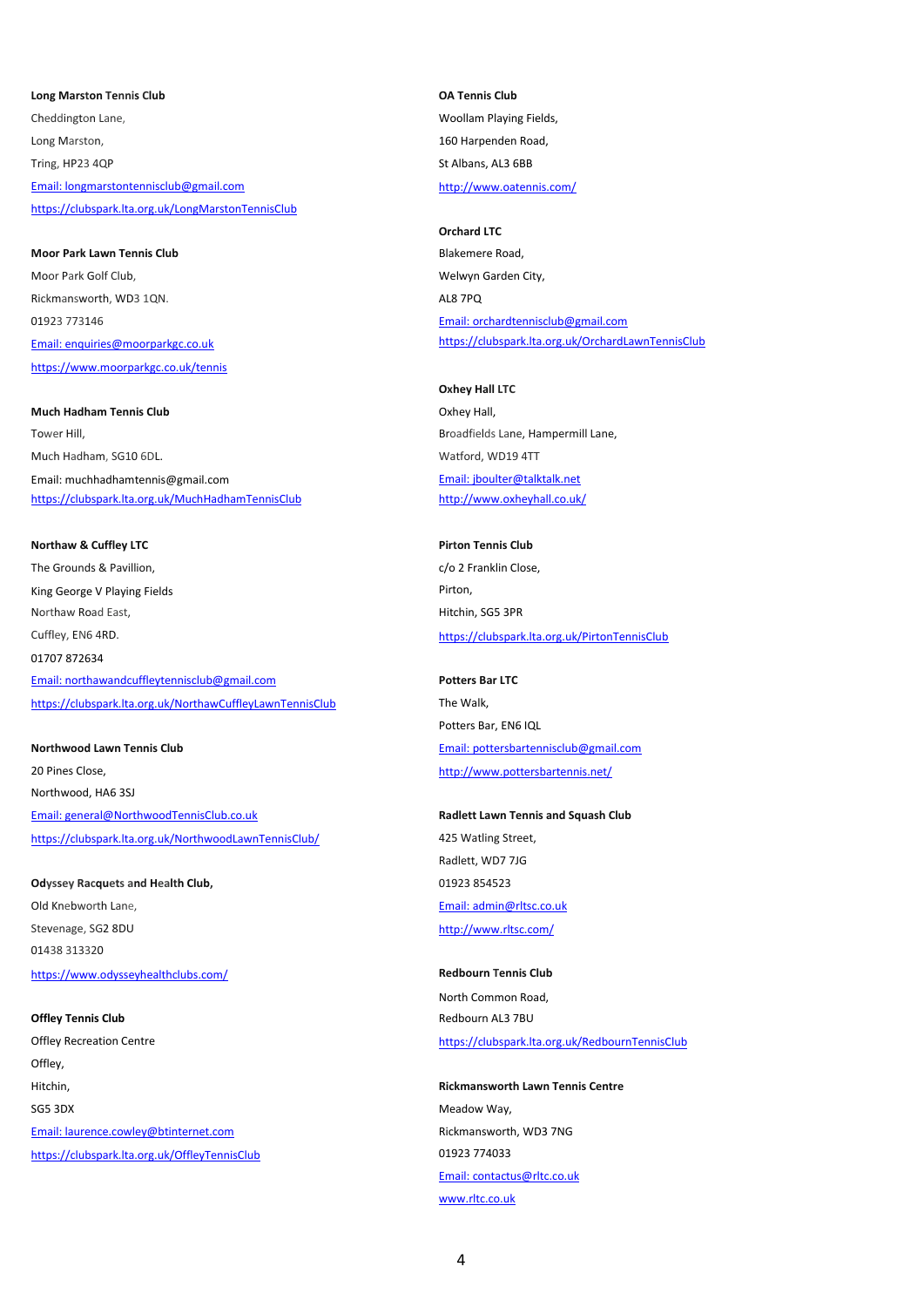West Common. **Recreation Ground, Bradway, Common, Common, Common, Common, Common, Common, Common, Common, Common** Harpenden, AL5 2JQ Whitwell, 07854 018306 Hitchin, SG4 8AP [Email: enquiries@rothamstedtennisclub.co.uk](mailto:enquiries@rothamstedtennisclub.co.uk) [Email: spwtennisclub@googlemail.com](mailto:spwtennisclub@googlemail.com) <http://rothamstedtennisclub.co.uk/> [www.stpaulswaldentennis.club](http://www.stpaulswaldentennis.club/)

**Royston Tennis Club Standon & Puckeridge LTC** Heath Sports Centre, The Station Road (Playing Fields), Station Road (Playing Fields), Baldock Road, **Puckeridge, SG11 1TF** Therfield Heath, <https://www.standon-ltc.co.uk/> Royston, SG8 5BG [Email: secretary@roystontennis.co.uk](mailto:roystontennis@gmail.com) **Tewin Tennis Club** <https://clubspark.lta.org.uk/RoystonTennisClub> Upper Green,

### **Salisbury LTC Salisbury LTC <http://www.tewintennisclub.co.uk/>**

Salisbury Avenue, St. Albans, AL1 4TY **Townsend LTC** [sltc1chairman@gmail.com](mailto:sltc1chairman@gmail.com) 8 Waverley Road, <https://clubspark.lta.org.uk/SalisburyTennisClub/> St. Albans, AL3 5PA

King George V Playing Fields, George V Way, **Tring LTC** Sarratt, WD3 6AU London Road, [Email: info@sarratttennisclub.co.uk](mailto:%20info@sarratttennisclub.co.uk) Tring, HP23 6HA <http://www.sarratttennisclub.co.uk/> <https://www.tringtennisclub.co.uk/>

Springhall Road, **Blue Hill Farm Manor**, **Blue Hill Farm Manor**, Sawbridgeworth, CM21 9ET Walkern Road, [Email: info@sawbridgeworthtennis.org.uk](mailto:info@sawbridgeworthtennis.co.uk) Matton At Stone,

<https://sawbridgeworthtennis.org.uk/> https://sawbridgeworthtennis.org.uk/

## **St. Albans LTC**

Jersey Lane, **Welwyn Tennis Club** St. Albans, AL4 9AE The Playing Fields, [Email: enquiries@saltc.co.uk](mailto:enquiries@saltc.co.uk) 7 Ottway Walk, <https://www.stalbanstennis.co.uk/> Welwyn, AL6 9AT.

Station Road, Stanstead Abbotts, **West Herts & Watford LTC** Ware, SG12 8EH 8 Park Avenue, <https://clubspark.lta.org.uk/stmargaretsburytennis> Watford, WD18 7HP

**Rothamsted Research St. Pauls Walden Tennis Club**

## Tewin, AL6 0LH

[Email: enquiries@townsendltc@gmail.com](mailto:enquiries@townsendltc@gmail.com) **Sarratt Tennis Club** <https://clubspark.lta.org.uk/TownsendLawnTennisClub>

# **Sawbridgeworth LTC Watton At Stone Tennis Club Watton At Stone Tennis Club**

<https://watton-pc.org.uk/tennis-club/>

01438 717990 **St. Margaretsbury Tennis Club [Email: welwyntennisclub@gmail.com](mailto:welwyntennisclub@gmail.com)** The Recreation Ground, <https://clubspark.lta.org.uk/WelwynTennisClub>

<https://www.watfordtennis.co.uk/>